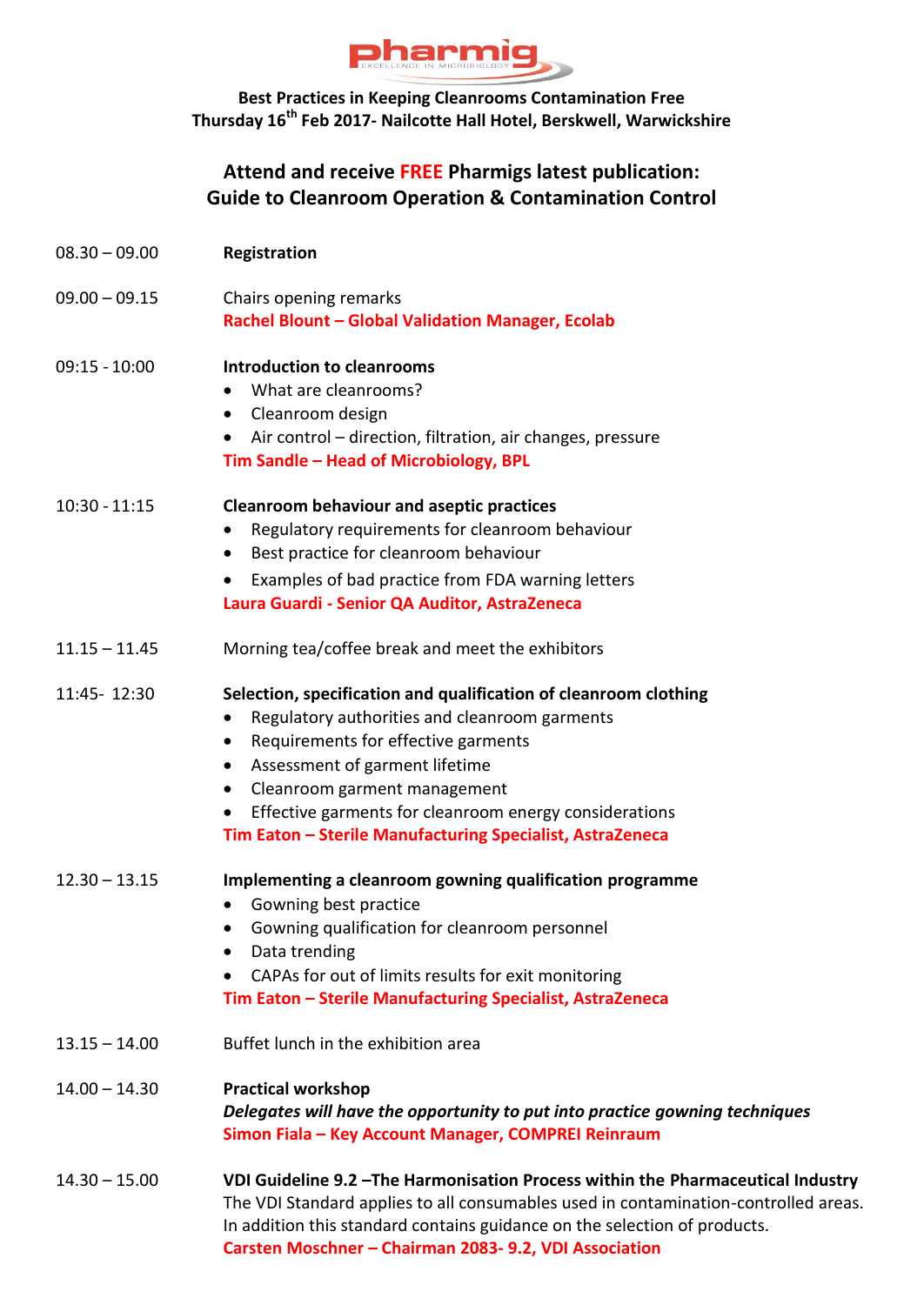| $15.00 - 15.15$ | Afternoon tea/coffee |
|-----------------|----------------------|
|-----------------|----------------------|

## 15.15 – 15.45 **Choosing the correct wiper: essential for efficient contamination control** How do you define a 'good' cleanroom wipe? What characteristics should a good cleanroom wipe include? **Carsten Moschner – Chairman 2083- 9.2, VDI Association**  15.45 – 16.30 **Validation of hand hygiene products** The role of hand hygiene in contamination control In-vitro and In-vivo efficacy tests for hand washes and hand rubs **Kim Morwood – Director, MGS Laboratories** 16.30 – 16.45 **Summary and close of meeting**

- \* Please note: all information addressed by the speakers are of their own / company opinions. Pharmig is not responsible for any content presented at the meeting.
- \* Pharmig also has the right to change the programme at any time due to unforeseen circumstances.

## **Booking Form and Hotel Details Below**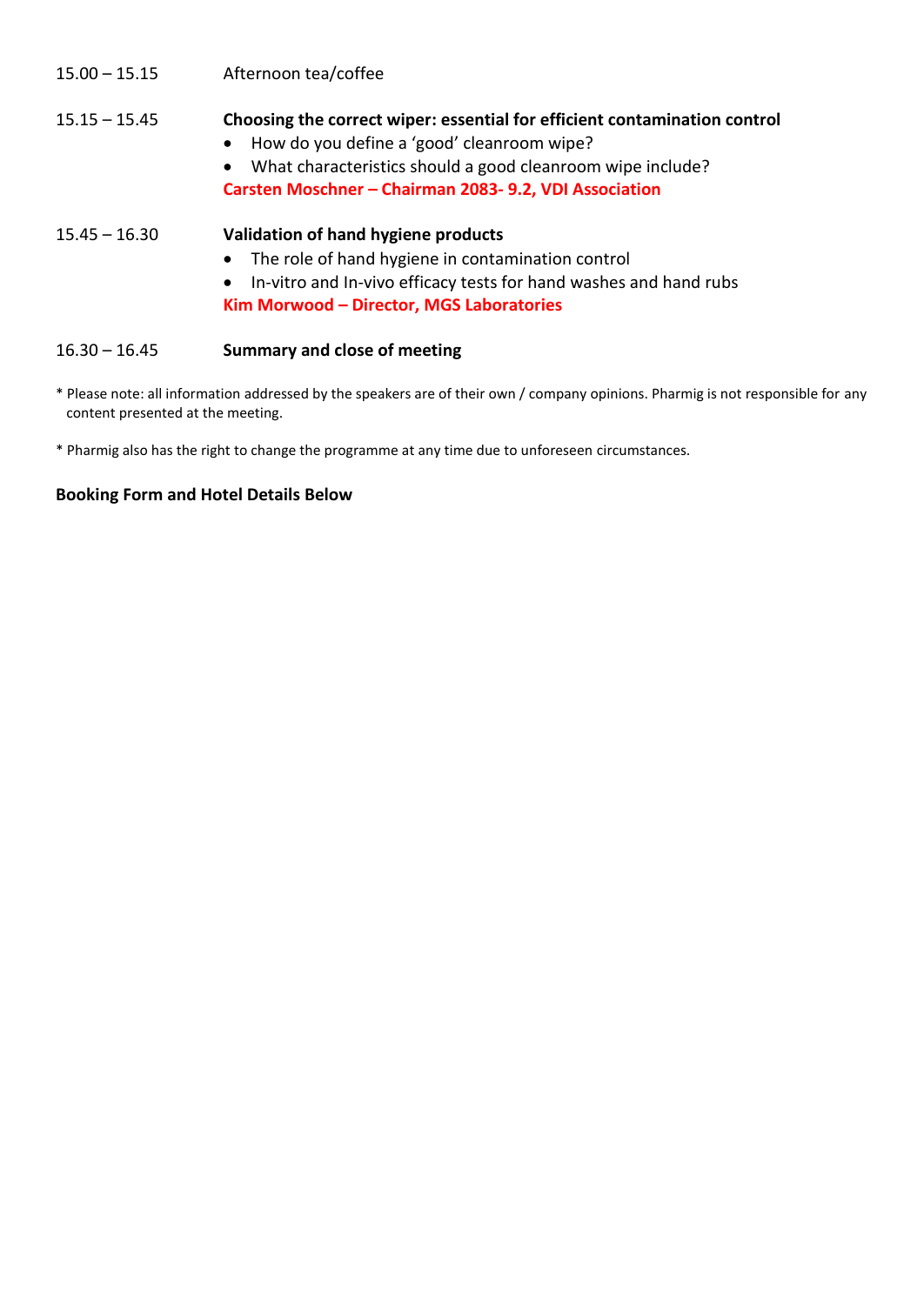### **Booking Form and Hotel Information for Both Meetings**

## **Best Practices in Cleaning and Disinfectants – 15th February 2017**

**&**

# **Best Practices in Keeping Cleanrooms Contamination Free – 16th February**

Please circle the relevant meeting fee(s) outlined in Booking Form A, B or C below

| <b>BOOKING FORM A</b>    | <b>Best Practices in Cleaning &amp; Disinfectants</b><br>(And receive a free Updated Disinfectant Guide)<br><b>Wednesday 15<sup>th</sup> February 2017</b>                                                                                                                                                                                                                     |                                                                                                                                                                                                           |  |
|--------------------------|--------------------------------------------------------------------------------------------------------------------------------------------------------------------------------------------------------------------------------------------------------------------------------------------------------------------------------------------------------------------------------|-----------------------------------------------------------------------------------------------------------------------------------------------------------------------------------------------------------|--|
|                          | <b>Member Fees</b><br>£430 / €523<br>£230 (NHS)                                                                                                                                                                                                                                                                                                                                | <b>Non Member Fees</b><br>£630 / €758<br>£330 (NHS)                                                                                                                                                       |  |
| <b>BOOKING FORM</b><br>B | Thursday 16 <sup>th</sup> February 2017<br><b>Member Fees</b><br>£430 / €523<br>£230 (NHS)                                                                                                                                                                                                                                                                                     | <b>Best Practices in Keeping Cleanrooms Contamination Free</b><br>(And receive a free Guide to Cleanroom Operation & Contamination control)<br><b>Non Member Fees</b><br>£630 / €758<br><b>£330 (NHS)</b> |  |
| <b>BOOKING FORM</b><br>C | <b>BOOKING BOTH</b><br>Best Practices in Cleaning & Disinfectants (15 <sup>th</sup> ) &<br>Best Practices in Keeping Cleanrooms Contamination Free (16 <sup>th</sup> )<br>(And receive both publications PLUS a £60 discount on advertised prices<br>above)<br><b>Member Fees</b><br><b>Non Member Fees</b><br>£800 / €957<br>£1200 / €1424<br>£400 (NHS)<br><b>£600 (NHS)</b> |                                                                                                                                                                                                           |  |

NOTE: \*Euro fee is higher to cover conversion rates

#### **DELEGATE**

| Name:    | Job Title:           |
|----------|----------------------|
| Email:   | <b>Company Name:</b> |
| Address: |                      |

**FEES**

- All fees listed above cover: attendance/ course materials/ refreshments & lunches and certificate of attendance for either (or both) meeting(s)
- It excludes accommodation / evening dinner (which needs to be booked directly with the hotel see below for more details)

#### *Please tick one of the following*

Cheque for £………. / €………….euro to cover the fee per delegate(s) enclosed